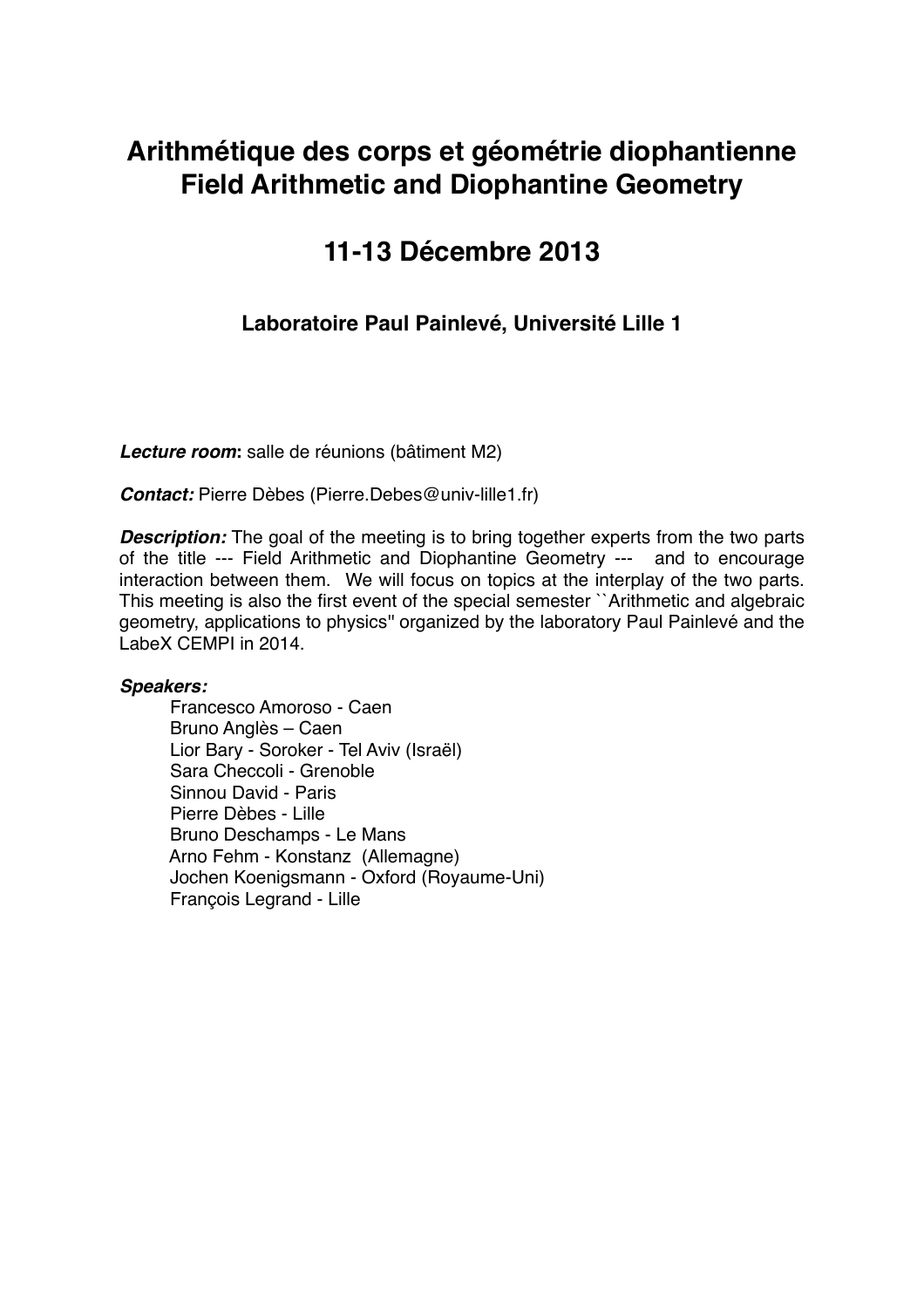#### *PROGRAM:*

==============================

WEDNESDAY, DECEMBER 11:

- *9h:* welcome coffee
- *9h30-10h30:* Bruno Anglès (Caen)

"On the special values of certain non-archimedian L-functions in positive characteristic"

- -*10h30-11h*: coffee break
- *11h-12h:* Jochen Koenigsmann (Oxford) TBA
- *12h30:* Lunch
- *14h30-15h30:* Sara Checcoli (Grenoble) ``On the properties of Northcott and Bogomolov''
- *15h30-16h*: coffee break
- *16h-17h:* Bruno Deschamps (Le Mans) ``Conjecture de Shafarevich, corps abyssaux et nombres premiers de Fermat''

================================================================

THURSDAY, DECEMBER 12

- *9h30-10h30:* Arno Fehm (Konstanz) ``Varieties of Hilbert type''
- -*10h30-11h*: coffee break
- *11h-12h:* Sinnou David (Paris) **TBA**
- *14h30-15h30:* Lior Bary-Soroker (Tel Aviv) ``Ramification under specializations and the Bateman-Horn conjecture''
- *15h30-16h*: coffee break
- *16h-17h:* François Legrand (Lille)

``Specializations of regular Galois extensions of Q(T) with specified local behavior"

================================================================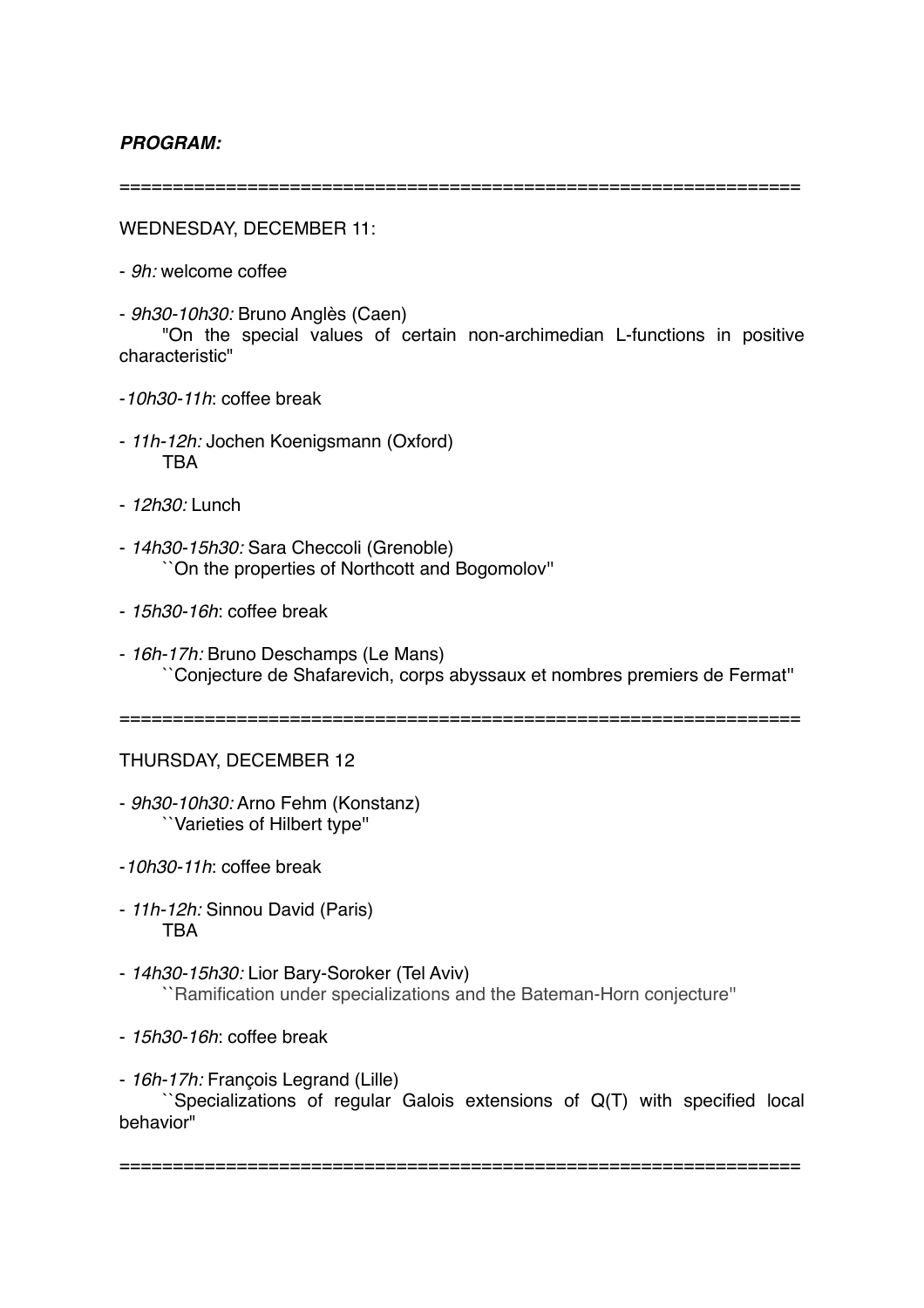================================================================

================================================================

FRIDAY, DECEMBER 13

- *9h30-10h30:* Pierre Dèbes (Lille) ``On the Malle conjecture with local conditions''
- -*10h30-11h*: coffee break
- *11h-12h:* Francesco Amoroso (Caen) "Lower bounds for the height in some infinite extensions"

#### **Participants**

|                        | Mohammed.Ably@math.univ-        |                 |
|------------------------|---------------------------------|-----------------|
| <b>Mohammed Ably</b>   | lille1.fr                       | Lille           |
| Francesco Amoroso      | amoroso@math.unicaen.fr         | Caen            |
| <b>Bruno Anglès</b>    | bruno.angles@unicaen.fr         | Caen            |
| Lior Bary-Soroker      | barylior@post.tau.ac.i          | <b>Tel Aviv</b> |
| <b>Adel Betina</b>     | adelbetina@gmail.com            | Lille           |
| <b>Niels Borne</b>     | Niels.Borne@math.univ-lille1.fr | Lille           |
| Sara Checcoli          | sara.checcoli@gmail.com         | Grenoble        |
| Sinnou David           | david@math.jussieu.fr           | Paris           |
| Pierre Dèbes           | Pierre.Debes@univ-lille1.fr     | Lille           |
| <b>Geoffroy Derome</b> | geoffroy.derome@laposte.net     | Lille           |
|                        | Bruno.Deschamps@univ-           |                 |
| <b>Bruno Deschamps</b> | lemans.fr                       | Le Mans         |
| Jean-Claude Douai      | douai@math.univ-lille1.fr       | Lille           |
| <b>Michel Emsalem</b>  | emsalem@math.univ-lille1.fr     | Lille           |
| Arno Fehm              | arno.fehm@uni-konstanz.de       | Konstanz        |
|                        | Jochen.Koenigsmann@maths.       |                 |
| Jochen Koenigsmann     | ox.ac.uk                        | Oxford          |
|                        | Francois.Legrand@math.univ-     |                 |
| Francois Legrand       | lille1.fr                       | Lille           |
| Razvan Litcanu         | litcanu@uaic.ro                 | lasi            |
| Rafik Mammeri          | rafik.rf@gmail.com              | Lille           |
|                        | florent.martin@math.univ-       |                 |
| <b>Florent Martin</b>  | lille1.fr                       | Lille           |
|                        | sumaia.saad-eddin@ed.univ-      |                 |
| Sumaia Saad Eddin      | lille1.fr                       | Lille           |
| <b>Ivan Suarez</b>     | isuarez@univ-lemans.fr          | Le Mans         |
| Lucie Valli            | lucie.valli@icloud.com          | Lille           |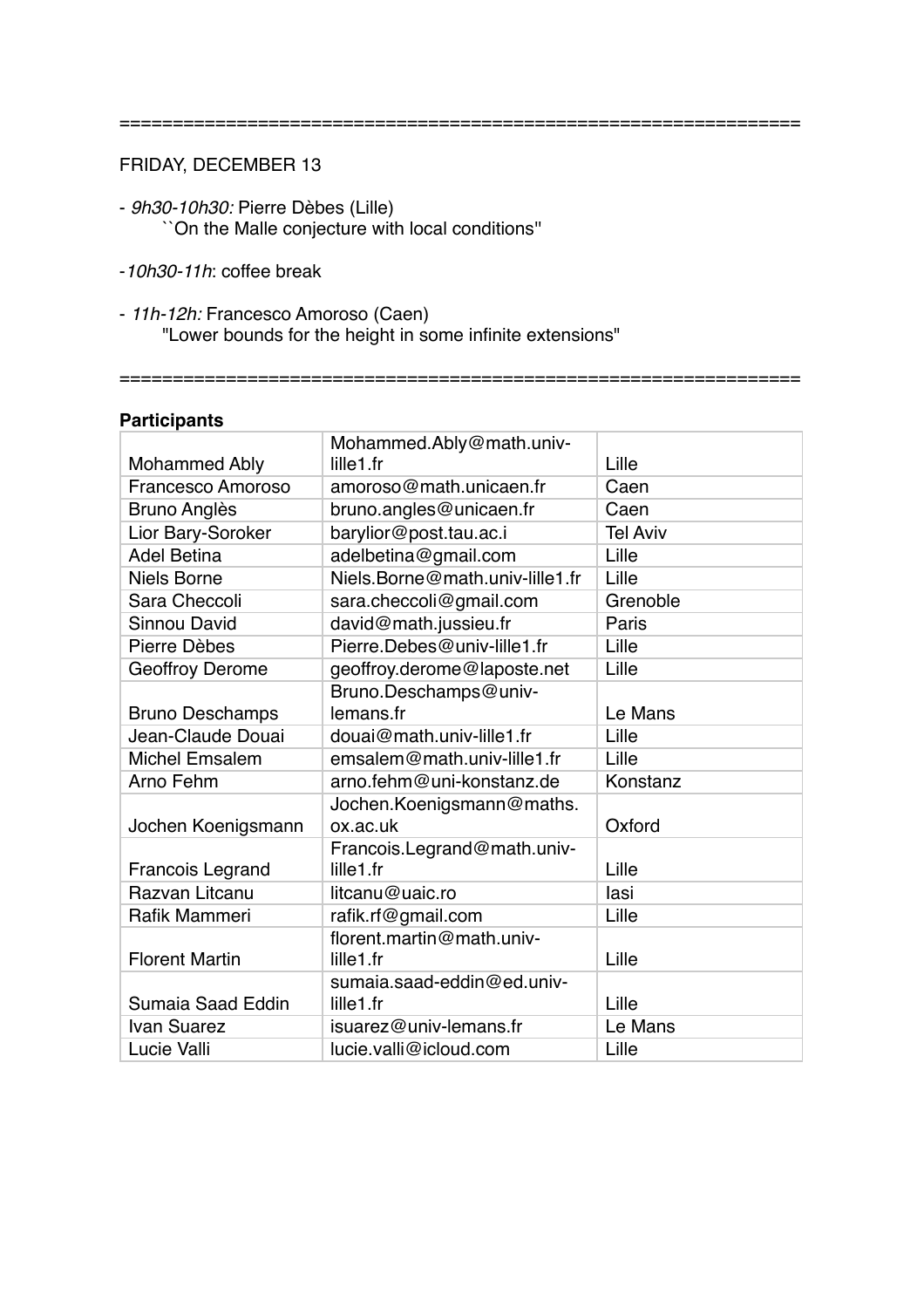#### **Abstracts:**

Francesco AMOROSO (Caen)

"Lower bounds for the height in some infinite extensions"

Abstract: In 2001 Bombieri and Zannier introduced the notion of fields having the socalled Bogomolov property (where the height is bounded below outside torsion points), denoted Property (B). In this talk we discuss some recent results on this subject".

**\_\_\_\_\_\_\_\_\_\_\_\_\_\_\_\_\_\_\_\_\_\_\_\_\_\_\_\_\_\_\_\_\_\_\_\_\_\_\_\_\_\_\_\_\_\_\_\_\_\_\_\_\_\_\_\_\_\_\_\_\_\_\_\_\_\_\_**

**\_\_\_\_\_\_\_\_\_\_\_\_\_\_\_\_\_\_\_\_\_\_\_\_\_\_\_\_\_\_\_\_\_\_\_\_\_\_\_\_\_\_\_\_\_\_\_\_\_\_\_\_\_\_\_\_\_\_\_\_\_\_\_\_\_\_\_**

#### Bruno ANGLES (Caen)

"On the special values of certain non- archimedian L-functions in positive characteristic"

Abstract: A major theme in the arithmetic theory of function fields over finite fields is to "understand" the arithmetic

of the special values of D. Goss L-functions introduced by Goss in the eighties (they are an analogue in positive characteristic of Artin L-functions). In 2012, F. Pellarin has introduced a new class of L-functions, this class

contains the class of D. Goss abelian \$L\$-functions by specialization. In this talk, we will give a survey on recent

**\_\_\_\_\_\_\_\_\_\_\_\_\_\_\_\_\_\_\_\_\_\_\_\_\_\_\_\_\_\_\_\_\_\_\_\_\_\_\_\_\_\_\_\_\_\_\_\_\_\_\_\_\_\_\_\_\_\_\_\_\_\_\_\_\_\_\_**

results on the arithmetic of special values of Pellarin/Goss L-functions.

#### Lior BARY-SOROKER (Tel Aviv)

``Ramification under specializations and the Bateman-Horn conjecture''

Abstract: I will talk about a new attack on the minimal ramification problem: Let G be a nontrivial finite group. The inverse Galois problem asks whether there exists a Galois extension N of the rational numbers Q with group G.

A classical variant of this problem, the \*minimal ramification problem\*, asks to calculate  $m(G)$  -- the minimal number  $m(G)$  of prime numbers that ramify in N, where N varies over the G-extension of Q. All previous attacks on the minimal ramification are based on number theoretical approaches, either by Galois cohomology and local global principles or by Galois representations; hence are restricted to the family of solvable groups, and certain matrix groups respectively. We develop a new machinery to bound ramifications in specializations, which is applicable to Galois extension of Q(t) one gets by rigidity methods. Recall that the Batemen-Horn conjecture says that for non-associate irreducible integral polynomials  $f_1(X), \ldots, f_k(X)$ f  $r(X)$  with positive leading coefficients and with no local obstructions (i.e. such that no p divides all values of the product f  $1(n)...f$  r(n), n runs over the integers) the number of 1< a< x such that f 1(a), ... , f r(a) are all primes is about C x/log^r(x) for large x. Here  $C=C(f_1, \ldots, f_r)$  is a positive constant. Combining the machinery we develop together with the Bateman-Horn conjecture or with the partial results toward the Bateman-Horn conjecture one gets by sieve methods we get surprising new results even for groups like S n: S n is realizable over Q with a \*\*bounded\*\* number of ramified primes; in fact  $m(S \nvert n)=1$  conditionally on BH and  $m(S \nvert n)$  < 19 unconditionally. This talk is based on a joint work with Tomer Schlank

**\_\_\_\_\_\_\_\_\_\_\_\_\_\_\_\_\_\_\_\_\_\_\_\_\_\_\_\_\_\_\_\_\_\_\_\_\_\_\_\_\_\_\_\_\_\_\_\_\_\_\_\_\_\_\_\_\_\_\_\_\_\_\_\_\_\_\_**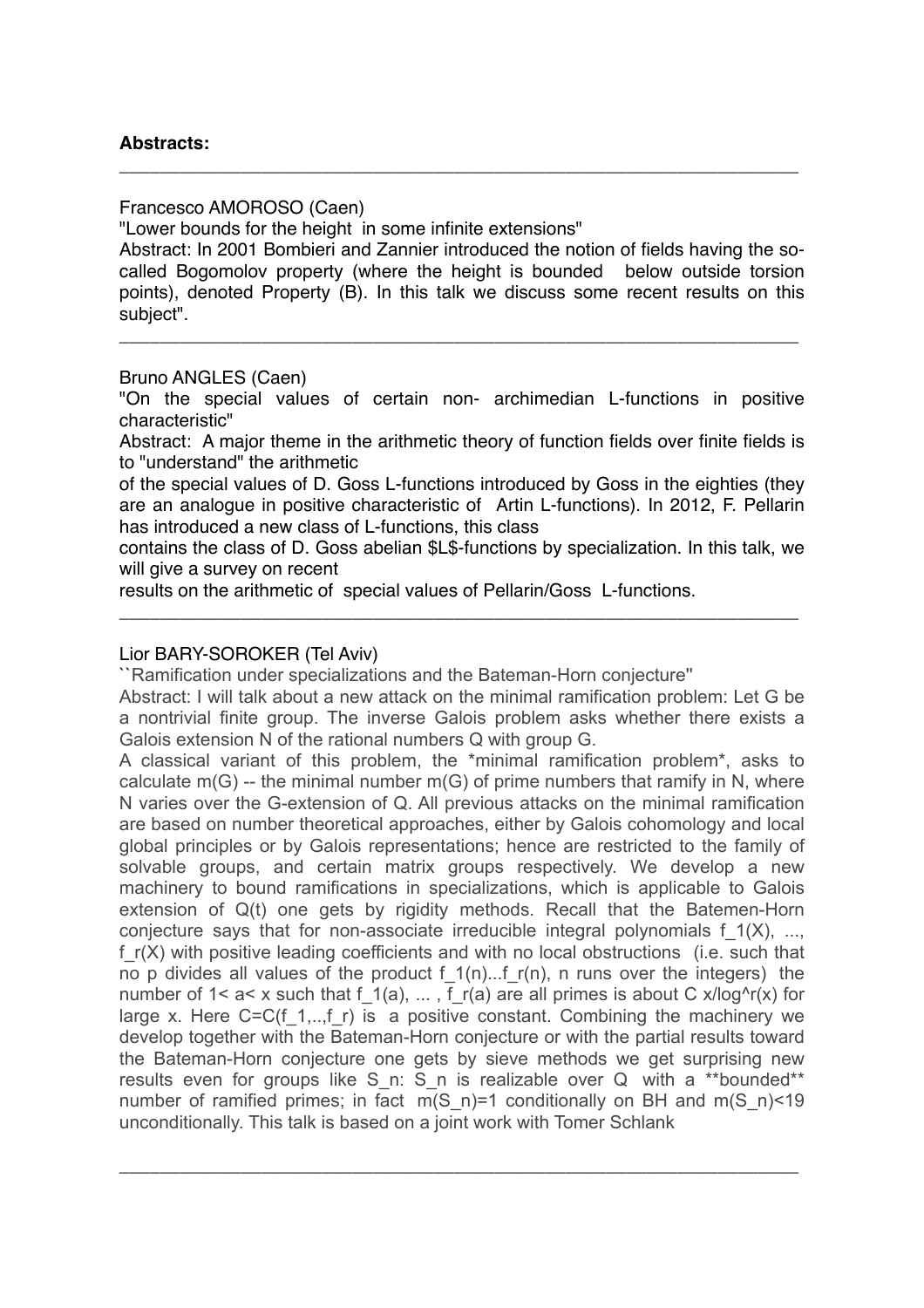#### Sara CHECCOLI (Grenoble)

#### ``On the properties of Northcott and Bogomolov''

Abstract: A set of algebraic numbers has the Northcott property (N) if it contains finitely many elements of bounded logarithmic Weil height; it has the Bogomolov property (B) if its elements have height either zero or bounded from below by an absolute positive constant. These properties, introduced by Bombieri and Zannier, were recently formulated for groups. Following Amoroso, David and Zannier, we say that a profinite group G has property (B) (resp. (N)) if for any number field K and for any Galois extension L/K of Galois group G, the field L satisfies (B) (resp. (N)). It is a natural and quite studied problem to investigate which subfields of \$\bar\Q\$ and which groups have property (N) or (B). After a brief survey, I will discuss some results obtained in collaboration with M. Widmer and some open questions.

**\_\_\_\_\_\_\_\_\_\_\_\_\_\_\_\_\_\_\_\_\_\_\_\_\_\_\_\_\_\_\_\_\_\_\_\_\_\_\_\_\_\_\_\_\_\_\_\_\_\_\_\_\_\_\_\_\_\_\_\_\_\_\_\_\_\_\_**

#### Pierre DÈBES (Lille)

#### ``On the Malle conjecture with local conditions''

Abstract. We show that for G in a large class of finite groups, the number of Galois extensions E/Q of group G and discriminant  $\mathsf{Id}$  EI  $\leq$  y\$ grows like a positive power of y. The extensions E/Q we produce can further be prescribed any unramified local behavior at each suitably large prime  $p \leq \log (y)$  delta\$, for some \delta\in ]0,1]. This result is a step toward the Malle conjecture on the number of Galois extensions of given group and bounded discriminant. Due to the local conditions it also has implications toward the Grunwald problem and the Tchebotarev theorem.

**\_\_\_\_\_\_\_\_\_\_\_\_\_\_\_\_\_\_\_\_\_\_\_\_\_\_\_\_\_\_\_\_\_\_\_\_\_\_\_\_\_\_\_\_\_\_\_\_\_\_\_\_\_\_\_\_\_\_\_\_\_\_\_\_\_\_\_**

#### Bruno DESCHAMPS (Le Mans)

``Conjecture de Shafarevich, corps abyssaux et nombres premiers de Fermat'' Abstract. The absolute Galois group of the field of rational numbers, \$Gal(\overline \Qq/\Qq)\$, is still a not very well-known object which has some monstrous aspects. For fifty years, many results and conjectures came to support the idea that, upgrading a little the based field \$\Qq\$ could get much more natural absolute Galois groups. One of the most famous conjectures in this way is the one made by Shafarevich in 1964 which provides that the absolute Galois group of the abelian closure of the field of rationals \${\rm Gal}(\overline\Qq/\Q^{ab})\$ is a free profinite group. In this talk , after comparing this conjecture to more modern ones, we will try to explore the projective subfields of \$\Qq^{ab} \$ and examine the optimality of the Shafarevich conjecture. This approach leads to the question of the existence of ``abyssal'' extensions and its surprising connection with some famous questions in analytic number theory, such as the problem of the finiteness of the set of prime Fermat numbers.

#### Arno FEHM (Konstanz)

``Varieties of Hilbert type''

**\_\_\_\_\_\_\_\_\_\_\_\_\_\_\_\_\_\_\_\_\_\_\_\_\_\_\_\_\_\_\_\_\_\_\_\_\_\_\_\_\_\_\_\_\_\_\_\_\_\_\_\_\_\_\_\_\_\_\_\_\_\_\_\_\_\_\_**

I will speak about products of varieties of Hilbert type, algebraic groups of Hilbert type, homogeneous spaces of

**\_\_\_\_\_\_\_\_\_\_\_\_\_\_\_\_\_\_\_\_\_\_\_\_\_\_\_\_\_\_\_\_\_\_\_\_\_\_\_\_\_\_\_\_\_\_\_\_\_\_\_\_\_\_\_\_\_\_\_\_\_\_\_\_\_\_\_**

Hilbert type, and varieties of Hilbert type under base change.

Abstract: A K-variety X is said to be of Hilbert type if the set of rational points  $X(K)$  is not thin in the sense of Serre.